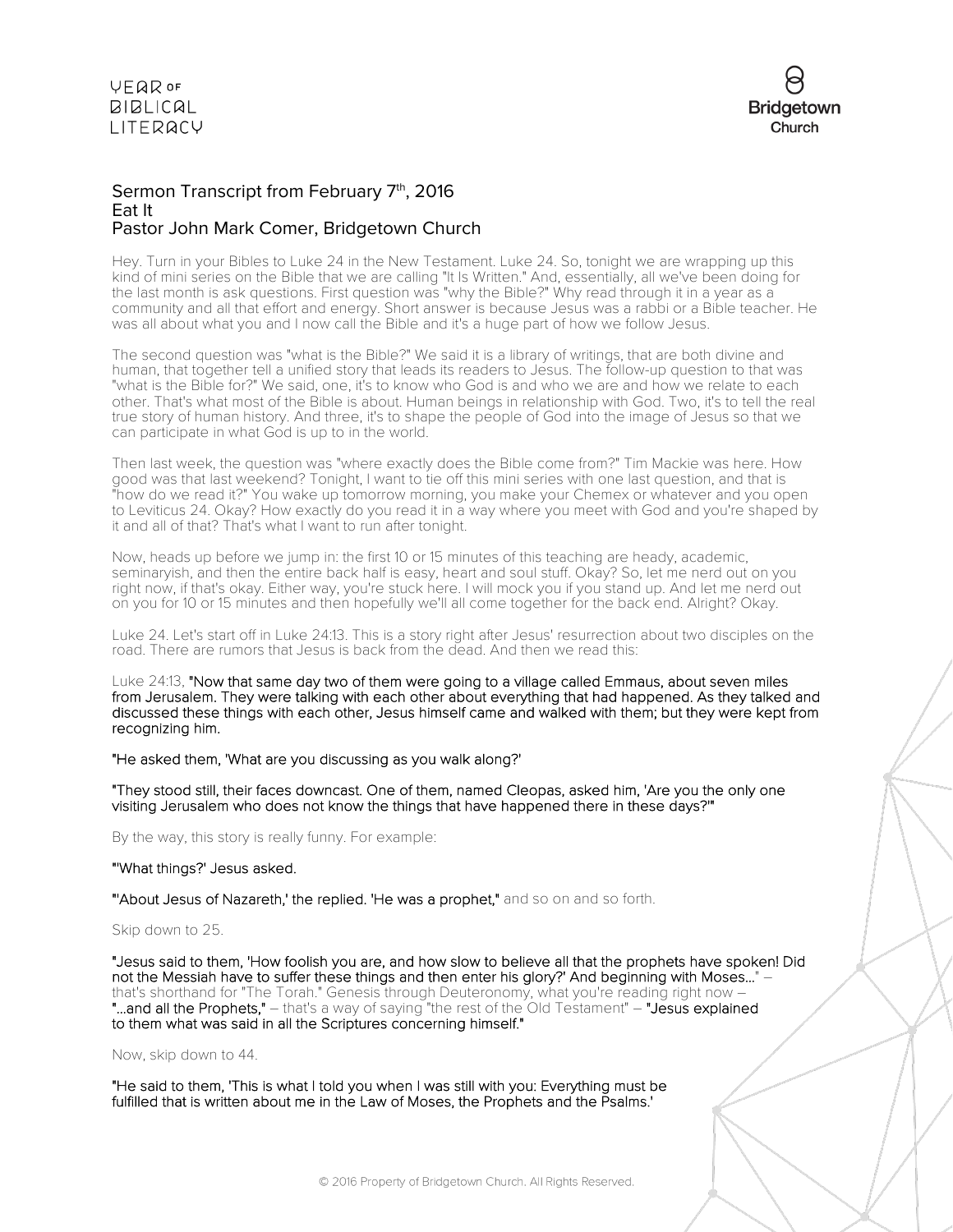

### "Then he opened their minds so they could understand the Scriptures."

If there was ever a podcast that I would give anything to get my hands on, it's right here. Can you imagine you and Jesus on the road, in-depth study of the entire Old Testament and how it's all about Jesus? My gosh. Fascinating. There was a ton I could say about this great story, but all I want you to notice tonight is one thing. It's what Luke calls "the Bible." He calls it "the Scriptures" twice, and then Jesus calls it "the Law of Moses," "the Prophets," and "the Psalms."

Now remember a few weeks ago, if you were here, I made the point that the Bible never calls itself the Bible? Do you remember that? That ironically that's an unbiblical moniker for this library? Also, the other most popular name for the Bible today is "the Word" or "the Word of God," and the Bible, depending on who you talk to, rarely, I would argue never, calls itself the Word. And both are a little bit misleading. "The Bible," because that's a word meaning "book," and this is not a book, it is a library. Well done. And "the Word" because, when you read "the Word" or "the Word of God" anywhere in the New Testament, it means "Jesus" or "the Gospel" or "the good news about Jesus," alright?

So, the Bible usually calls itself either "the Scriptures" or some kind of a variation like the one we see right here. Either "the Law and the Prophets" or "the Law, the Prophets, the Psalms" or "the Law, the Prophets, the Writings." Something like that.

Now, tonight, I want to talk about why that is. This threefold kind of moniker for the Bible, the Law, the Prophets and the Psalms, comes from the way the Hebrew Bible in Jesus' day was organized. Now, here's what you need to know. Just nerd out with me for a minute. The book order in the Bible of Jesus' day, was very different from our own. So, the book order in the Bible that you have open in front of you, if it's a Christian Bible, is a little bit odd. Not bad. You don't need to toss it out. There's nothing wrong with it. But, it's a little bit odd.

For example, in the Old Testament you read Samuel 1 and 2, then you read Kings 1 and 2 and then what comes after that? Anybody remember? Chronicles, which is really weird because it's the exact same story that you just read, but from a very different angle. But, you get to Chronicles and you're like, "Wait, this is deja vu. I just read that."

Right? And it's confusing. Nothing wrong with it, but it's a little bit confusing. That said, the original order was very different. There were three major parts to the Hebrew Bible, or what now, a millennia later, we call the Old Testament. The first was the Law or in Hebrew, the word is "Torah." It's the first five books. Genesis, Exodus, Leviticus, Numbers and Deuteronomy. All written by Moses.

Then this next chunk was called "the Prophets" or in Hebrew, "the Nevi'im." You had the former prophets, Joshua, Judges, Samuel and Kings, then you had the latter prophets, written much later, Isaiah, Jeremiah, Ezekiel. Then you had what was called "the Book of the Twelve," or what we now call "the Minor Prophets." Hosea, Joel, Amos, Obadiah, Jonah, Micah, Nahum, Habakkuk, Zephaniah, Haggai, Zechariah, Malachi.

Don't know that because I went to seminary, I know that because I was homeschooled. You had a Nintendo, I had the Old Testament.

Then the third major chunk of writing is called the "Ketuvim" in Hebrew, and usually it's translated "the Writings." Sometimes, as right here in Luke 24, it's also called "the Psalms," because the Psalms were the first book. And this is kind of a junk drawer. You have the Law, then you have the Prophets. This is kind of a junk drawer. You had the Psalms, you had all the wisdom literature, Proverbs, Job, Song of Songs. Then you had a random, you know, you had Ruth, Lamentations – that's a real pick-me-up.

Then you had Ezekiel, you had Esther, you had one prophet, Daniel, because it was written hundreds of years later. Then you had Ezra, Nehemiah and then finally, at the very end, you had Chronicles. And it makes way more sense right here at the end of what we now call the Old Testament because, if you've read Chronicles, you know that it starts with Adam and Eve in the Garden of Eden and it tells the entire story so far all the way up to the exile.

So, you get to the end of the Old Testament, in particular 2 Chronicles is the last thing you read. It's this story in search of an ending. You're at the end of it and you're on pins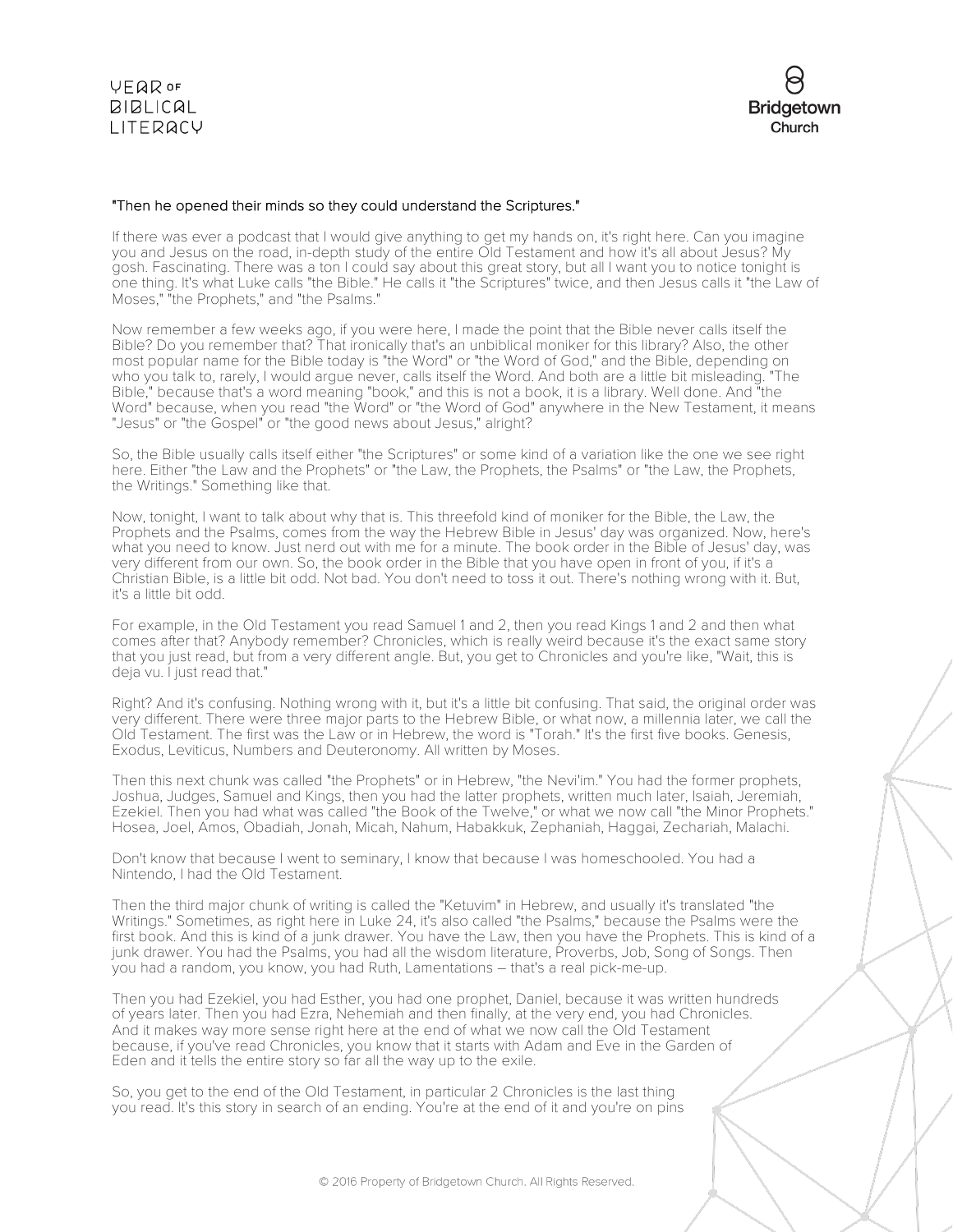# VEQROF **BIBLICAL** LITERACY



and needles and you, in particular, are waiting for the Messiah to come and usher in the Kingdom of God. It's a perfect setup for the Gospel of Matthew. So, the Law, the Prophets, the Writings. Now, this is the order that is still used by Jews today, but they don't call it the Old Testament.

Now, most of the time, they call it "the Tanakh." Anybody recognize that language? Maybe if you have a Jewish friend? The Tanakh. This is an abbreviation. "Ta" is short for "the Torah." "Na" is short for "the Nevi'im", or "the Prophets." And "kh" is short for "the Ketuvim," or "the Writings."

So, the Tanakh. The Law, the Prophets and the Writings. This is the framework that, millennia later, is still used, in particular, in the Hebrew culture. Now, stay with me. I know what you're thinking right now. "Who the heck cares?"

One of you is into this. This is going somewhere, I promise. For years, scholars never really thought much about book order. There's this order in the Hebrew Bible and then a very different one in the Christian Bible. There's actually a very different one in the Catholic Bible, in the Eastern Orthodox Bible, the Septuagint, if you know what that is, was also in a very different order. And most scholars even thought like, "Who really cares?"

But then, over the last few decades, there's been kind of a tectonic shift in scholarship and it's all changed. In fact, there's a whole new field of scholarship called "Canonics," where all scholars do – this is like nerd level through the stratosphere – is study, not even the actually books of the Bible, but the canon as a whole and the shape of the canon and how it was all put together. Now, for a very long time, scholars have said that there are signs all over the Tanakh, or the Old Testament, of an editor or editors at play.

For example, the first five books are also called "the Books of Moses," because Moses is the author. The last two chapters of Deuteronomy – we'll get there in a month or two – are about Moses' death, and there's a grey, kind of famous, iconic line about how Moses was the most humble man who ever lived. Now, you do the math. The odds are that Moses did not write that. For starters, he was dead. It's a little hard to write Bible when you're dead. Secondly, if you write about yourself in the third person and write that "he" was the most humble person who ever lived, that's kind of self-defeating. You know?

So, the last two chapters of Deuteronomy were put there later. We're not sure when and we're not even sure by whom, by an editor or editors. That's one example out of all sorts of example through the Torah, through the Old Testament as a whole. We don't exactly know was there one editor, were there twenty, was it all at once? We don't really know. The leading theory is that it was done by Ezra, if you know that story. After the exile, Ezra and Israel comes back to Jerusalem, back to the temple. Ezra is kind of the beginning of this whole new move towards scholarship and, out of that, hundreds of years later, come the sect of the Pharisees and all of this stuff. That could be. We really don't know.

The point is that all over the Tanakh, or the Old Testament, we see the fingerprints of a brilliant literary mind in how it was all put together. The shape of the canon, everything from book order down to how each story goes together, is really a work of art. Okay? Listen to this. This is from a Canadian scholar whose specialty is canonics, or the study of the canon. This is like crazy nerd stuff. So, just check your email and I'll read it. He writes this:

"The fact that the canon has now been viewed as a work of art rather than a gradual growth of text in a three stage process..." – meaning this was all put together on purpose and it's not just like, "Oh, what book was written next?"

"It suggests a new understanding [a new way to think] about the canon. The possibility of canon-conscious redaction..." – anybody know what the word "redaction" means? It means editing. So, this means "editing of the Bible that is aware of the shape of the canon as a whole. So, when somebody's editing Joshua, that editor is aware of the entire Old Testament. Okay? – "...at critical junctures in the text suggests a hermeneutical influence which has shaped the material in a certain way in order to provide a community [you and me] with interpretive guidance."

Some of you made it through the first sentence and then it was like, "No, I'm not going there after that."

That's fine. Don't feel bad at all. For those of you that don't speak scholar, in English,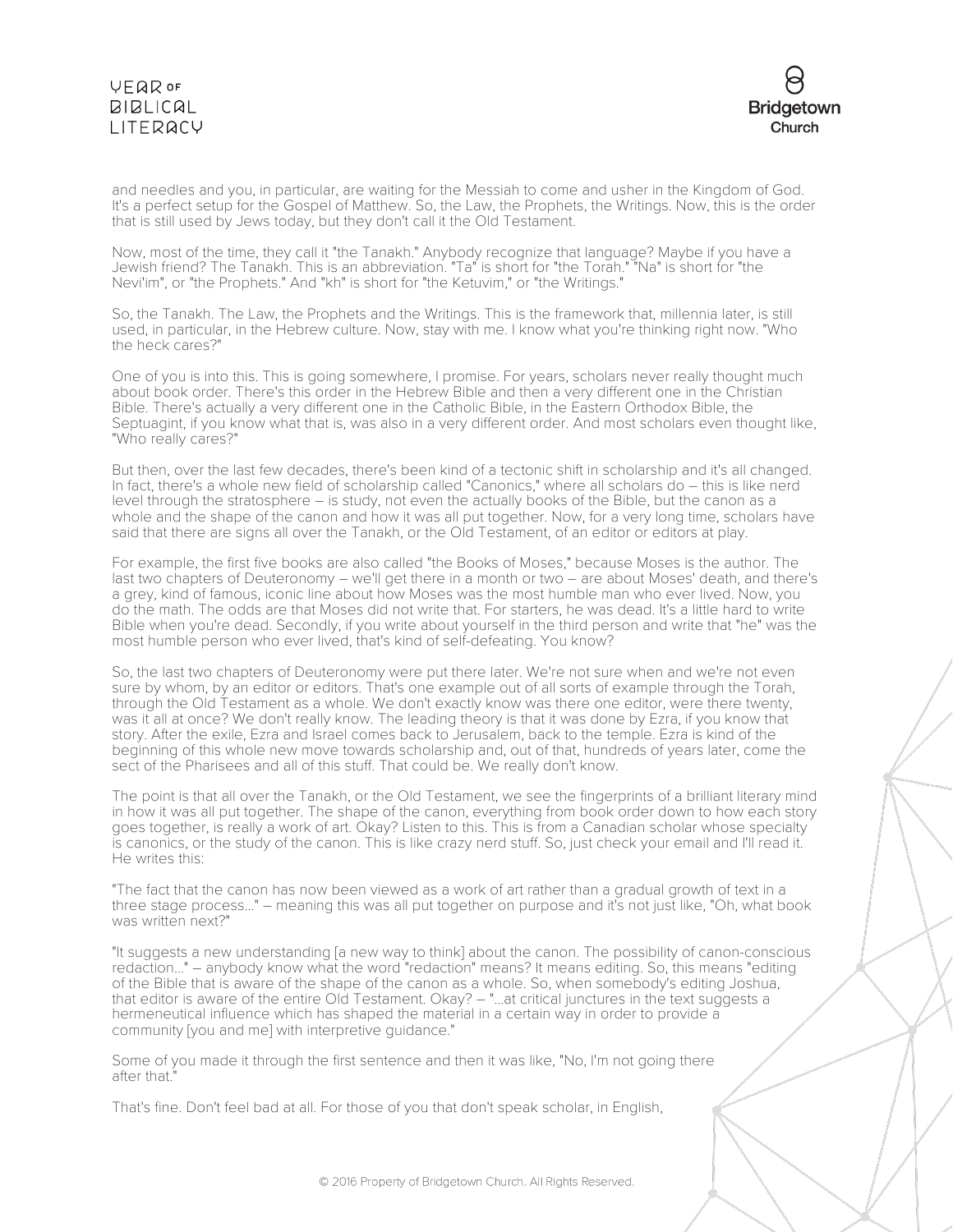# **VEQR OF BIBLICAL** LITERACY



what he's saying is that when you look at the shape of the canon, when you look at book order, when you look at what goes where, there is evidence, first off, that there's a brilliant literary mind at work. And what happens is you actually start to get clues about not only how it goes together, but about how you and the community you are a part of is to read it.

Now, I only have time for one example tonight. There's a ton more. Email me and I'll send you a scholarly thing if you want to nerd out. None of you will. But, here's one example. It's what scholars call "the Canonical Seams." You don't need to write that down. Basically, seams are spots in the canon that are transition passages between either one major section and another, or something like that. For example, the seam between the Law and the Prophets is Joshua 1. We'll read it in a minute. And then there's another very similar seam between the Prophets and the Writings, and that's Psalm 1.

Joshua 1 is the first chapter in the Prophets; Psalm 1 is the first chapter in the Writings. Now, for those of you that know the Bible really well, play with that in your mind. Think of Joshua 1 and then think of Psalm 1 and then connect the dots. If you know the Bible really well, you know they are just about exactly the same verbatim. Let's read them really fast.

Joshua 1. Turn there if you have a Bible. Joshua 1. Let's start off in 7. This is God speaking to Joshua and Israel.

Joshua 1:7, "'Be strong and very courageous. Be careful to obey all the Torah [the law] my servant Moses gave you;'" – he's the writer of that – "'do not turn from it to the right or to the left, that you may be successful wherever you go. Keep this Book of the Torah..." – that's a way of saying kind of the first five books. "This Book of the Torah." – "'...always on your lips; meditate on it day and night, so that you may be careful to do everything written in it. Then you will be prosperous and successful.'"

Notice that in between two major blocks of the Tanakh, between the Law and the Prophets, there's a short little passage for you, the reader, as you kind of read through the Bible – we'll get here in a month or two – for you to know, it's a clue for you to find so that you know how to read this library that's open in front of you.

Now, turn over to Psalm 1. It's very similar.

Psalm 1:1, "Blessed is the one who does not walk in step with the wicked or stand in the way that sinners take or sit in the company of mockers, but whose delight is in the Torah of Yahweh [the Law of the Lord,] and who meditates on his law..." – how often? – "...day and night. That person is like..." – or that can be translated "will be like" – "...a tree planted by streams of water, which yields its fruit in season and whose leaf does not wither–whatever they do prospers."

Notice that in between the Prophets and the Writings there is a seam, there is a short passage as you read through, that tells you, the reader, it's a clue, how you are to read it. And you see that word "delight" and the word "meditate" and the word "prosper" and that phrase "day and night." How familiar is that language? Very familiar. We just read it 30 seconds ago, people. Both of these passages are saying the exact same thing with, in spots, verbatim language. This is how you read the Bible.

Now, there are number of commands in Joshua 1 and Psalm 1, but for time sake I think we can group them into three major ideas. And, if you're taking notes, write this down. By the way, that was all the "no fun" part. Well done. You're still breathing. Fantastic. You're still here. You're thinking, "And that was horrible."

Well, who cares? First off, is this idea of delight – I love that line in Psalm 1. "Blessed is the one whose delight is in the Law of the Lord."

In Hebrew, the word here is "hepes" and it means to take pleasure in or draw joy from something. It can be translated to desire, to really want something. Dallas Willard writes this:

"The Psalm 1 man..." – or woman. This was written in the 80s, so don't hold it against him. – "...delights in the law that God has given. Note he delights in it. He loves it, is thrilled by it, can't keep his mind off of it. He thinks it is beautiful, strong, wise, an incredible gift of God's mercy and grace. He therefore dwells upon it day and night, turning it over and over in his mind and speaking it to himself. He does not do this to please God, but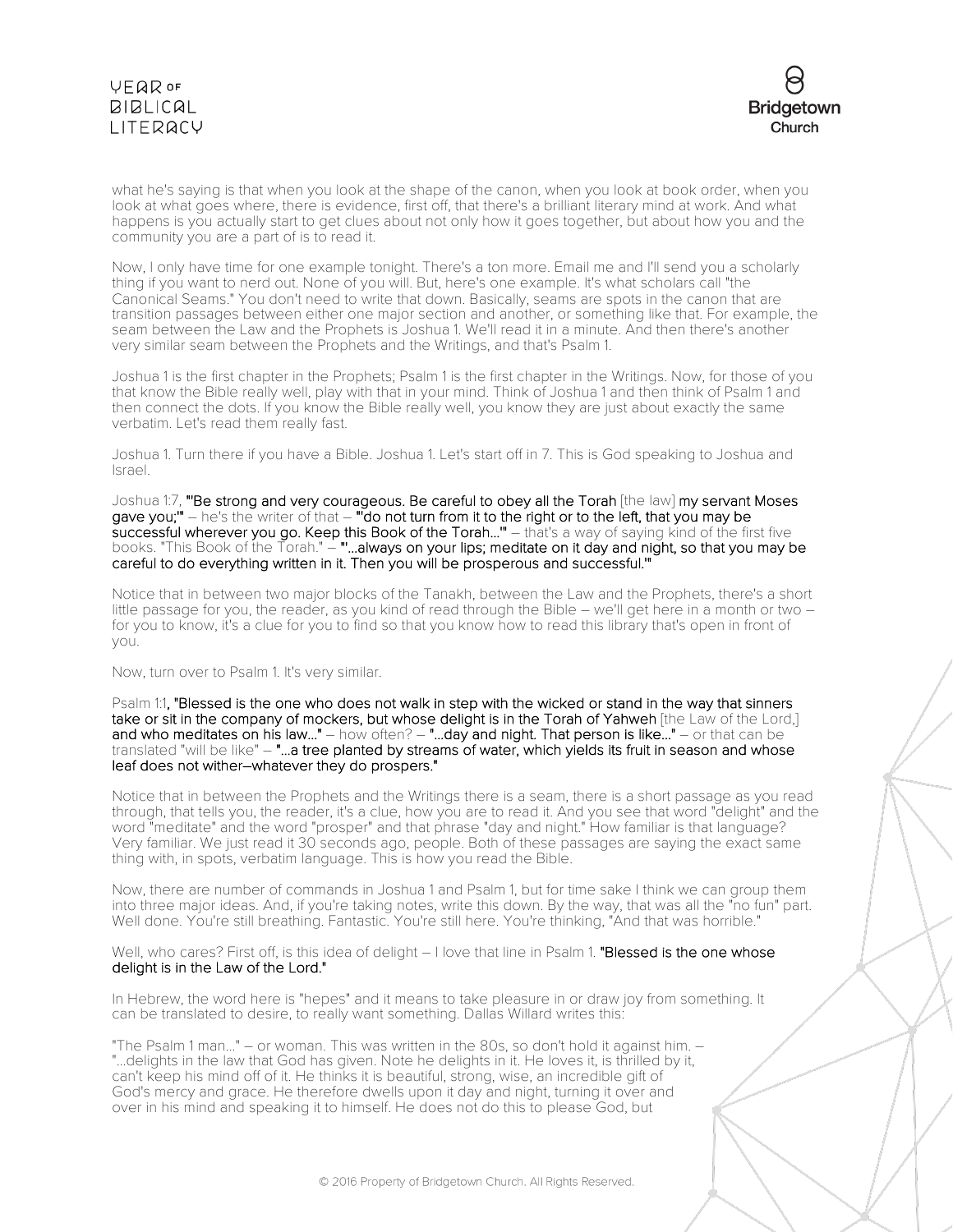



because the Law pleases him. It is where his whole being is oriented and the result is a flourishing life."

That's the idea. To delight in, to take pleasure in, to draw joy out of, to desire and ache for the Scriptures. Sadly, and I don't mean this in a condescending way at all, not one iota, but that's just not how a lot of you, even in the room tonight, feel about the Bible. A lot of us, even in the room tonight, don't really read the Bible on a regular basis, or a lot of people read it, but it's out of this weird, psychosomatic, kind of religious guilt trip or it's obligation or it's self-discipline or it's a way to manipulate God to answer prayer or whatever. It's people who have yet to develop a palate for the Scriptures.

So, my kids are just now, finally, discovering the joy of salsa. So good. I have three kids and my boys are both picky eaters. My daughter, praise God, is not. And see, parenting, you'll learn this some day. It's essentially like involuntary humility. I remember I swore I would never have a picky eater for a child, and now I have two. The only one that's not is adopted, and so that's just so defeating. I just don't even know what to say there.

So, both my boys are picky eaters, and we're working on that. But for years, literally, I've been saying, "You're missing out." It's like, "Day, night. Male, female. Chips, salsa. You need both, okay? You can't have just chips. Tortilla chips all alone? So horrible."

But they would not listen to me until recently. Now they have started to develop a palate for mild, but salsa. We open a jar of it on Sabbath night and it is gone by the next evening. It is just down. They love it now. And I think, in the same way, a lot of you – and I don't mean this in a condescending way at all – have a childlike immaturity in how you feel about the Bible. That's not a slam. It just means you've yet to develop a palate for it and you're missing out.

You know that feeling when you know how good food is and you're around a kid or you're around a picky eater and they're like, "Nah, I don't want that," and you think, "You're missing out!"

We were having dinner just Monday night and I was sitting next to my first born, Jude, and we had a salmon teriyaki bowl with brown rice and vegetables and my wife made this great brown sugar soy sauce sauce that put it all together. But Jude did not want the sauce on it. He just wanted the fish, the vegetables and the brown rice. That's it.

And I'm like, "Jude, it's so dry. You need it."

And he was adamant. When you're 10 years old, every new flavor is guilty until proven innocent, right? So I was just like, "This has sugar. It's this brown sugar. This is the one part of the meal that's bad for you and you don't want it."

And I was sitting there thinking, "You're missing out."

You know that feeling? You will once you become a parent. You will. Trust me. My point is a lot of you are at that spot where you have just yet to develop a palate for this beautiful library that's right in front of you. And I think part of that is because the Scriptures can be a bit of an acquired taste, in particular in the digital age with film and the internet and video games. I mean, the Bible has to compete with Star Wars and Wii and Halo and the internet and Twitter and all of that.

But the best way to change your palate is to discipline yourself to eat less of one thing and more of another. And over time, your tastes change. I remember when I first started to switch my diet – this was years ago – to a healthy, organic, plant-based kind of diet. I remember that I used to crave Taco Bell, which is so embarrassing now. Now I don't think I've been there in a decade and I would not be caught dead there. But still, I used to crave it. It was always my favorite like late night, coming home from church or whatever.

And I remember at first it was so hard. But then what happened is my tastes changed. Now, that honestly sounds so nasty to me. But, there was a time when that was all I could think about. But, as you start to change the habits of your life, like the gut-level, visceral desires, then your body and your soul start to change with it. And that's what we're after. To get to a spot in your growth and your maturity and your discipleship to Jesus where you delight in this library. You love it, you want it, you ache for it, you can't wait to open your Bible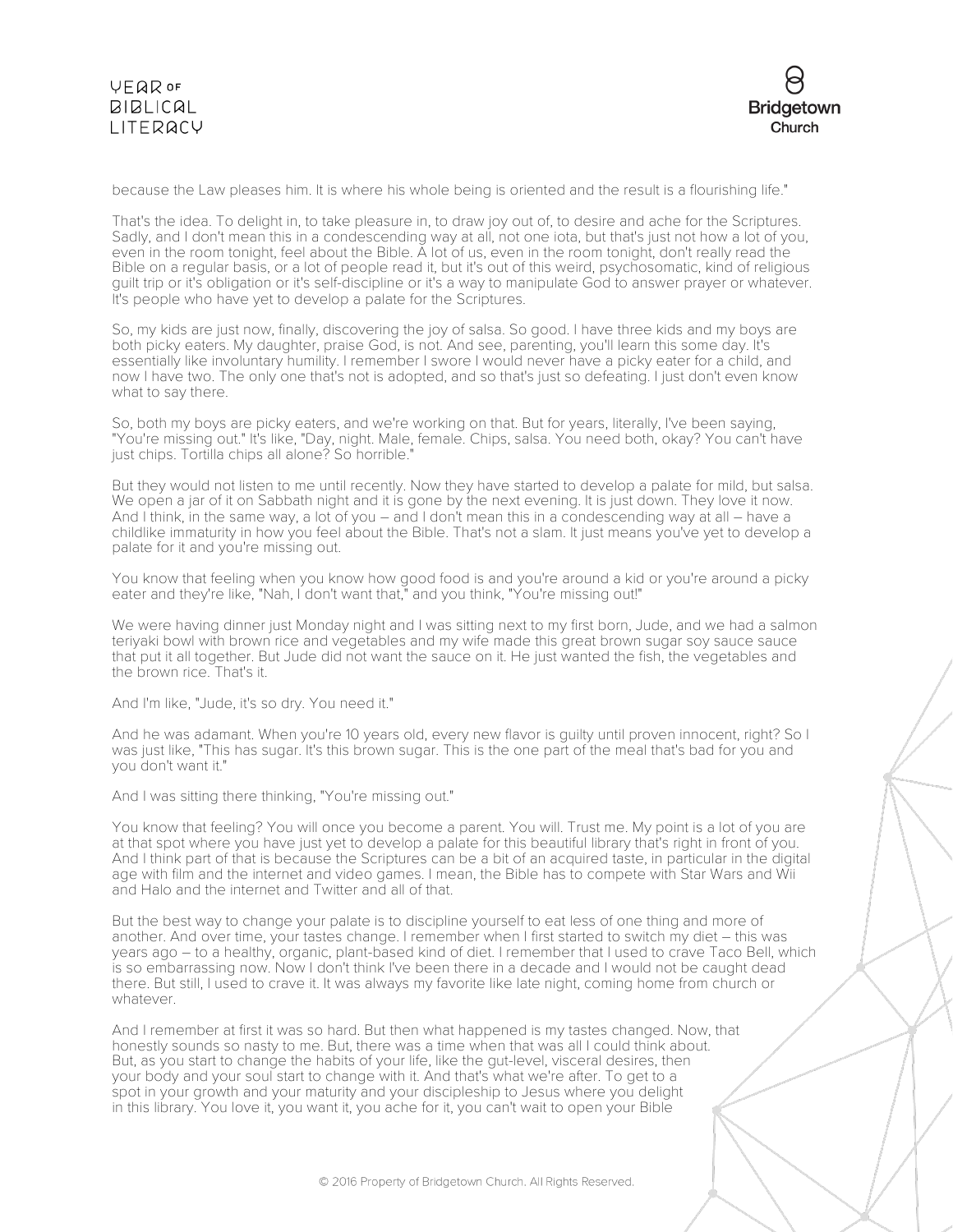### **VFQR OF BIBLICAL** LITERACY

and read in the morning.

Now, of course, not everybody's going to feel that way about Leviticus. It's a very long library. It's okay if you feel better about the Psalms or Isaiah or the Gospel of John, but the point and the hope is that you get to that spot of delight.

That's the first idea. Secondly is this idea of meditation. So, "Blessed is the one whose delight is in the Law of the Lord and who meditates on his Law day and night."

Meditation is a buzzword right now in our city, and it's a bit controversial in the Church because of all the overtones of Hindu and Buddhist philosophy of life and the yoga thing and all of that. But, keep in mind there's a massive difference between Eastern meditation and Hebrew meditation. Eastern meditation is all about emptying your mind and in it you look inward to yourself. Okay? So, the yoga studio I go to, which is not like a weird spiritual studio, but right when you walk in to the front door there's a giant sign that says, "Everything you need is inside yourself," which is such BS.

But, whatever. Okay. I just want to stretch out my spine, okay? But, that's the idea. Look inside to yourself and you empty your mind. Whereas Hebrew meditation is you look outward of yourself to God and it's all about filling your mind with thoughts of God and thoughts from God as we have them in the Scriptures. This is what it means to meditate on Scripture.

The word "meditate" in Hebrew is "hagah." It's a fascinating word. It can be translated to meditate or to think deeply. It could also be translated to growl over. So, the word is used later on in the Bible by the prophet Isaiah. He writes that as a lion growls – and it's the exact same word in Hebrew, hagah – a great lion over its prey. So, word picture: think of a lion with its prey or, if you've never been on a safari or whatever, think of a dog and its bone. Like, most of you have that imagery in your mind's eye. Okay?

Lion, dog, whatever. The point is he takes hours with it, kind of playing with it in his mouth, chewing on it and ingesting it. This is the idea of meditation. We are to chew on the Bible over and over. To get it inside our system, to draw life and nourishment and strength from it. We are, for lack of a better word, to eat it. Eugene Peterson, who has this great little book on the Bible that we have for sale out at the annex, he writes this:

"Christians feed on Scripture. Holy Scripture nurtures the holy community as food nurtures the human body. Christians don't simply learn or study or use Scripture, we assimilate it, take it into our lives in such a way that it gets metabolized into acts of love, cups of cold water, missions into all the world, healing and evangelism and justice in Jesus' name, hands raised in adoration of the Father, feet washed and company with the Son."

How good is that? You know, there's a story in Revelation 10, if you've ever read that, about an angel who has a scroll – and Revelation is an apocalyptic genre of literature. We'll talk about it in December. And we think, as best we can tell, that the scroll is symbolic for the Scriptures. He has this scroll and he hands it to John and he says, "John, eat this."

Not read it, not take notes on it, not study it, not memorize it. Eat it. And then it's such an odd story. John eats it and he writes that it was sweet as honey in my mouth. That's an allusion to Psalm 119. And then he writes "but it was bitter as gall in my stomach."

"It gave me indigestion."

And that's kind of what the Bible is like. You eat it, not read it. You eat it and you come to love it and delight in it and crave it, and sometimes it gives you indigestion. Sometimes you read it and you're like, "Wait, what the heck?"

I was reading Leviticus this morning and I'm like, "Wait, what? How is that?"

Or it does something in you where there's a sense of, "Man, there's a huge gap between how I'm living and this vision of human flourishing at the teachings of Jesus or the writings of the New Testament or whatever it is."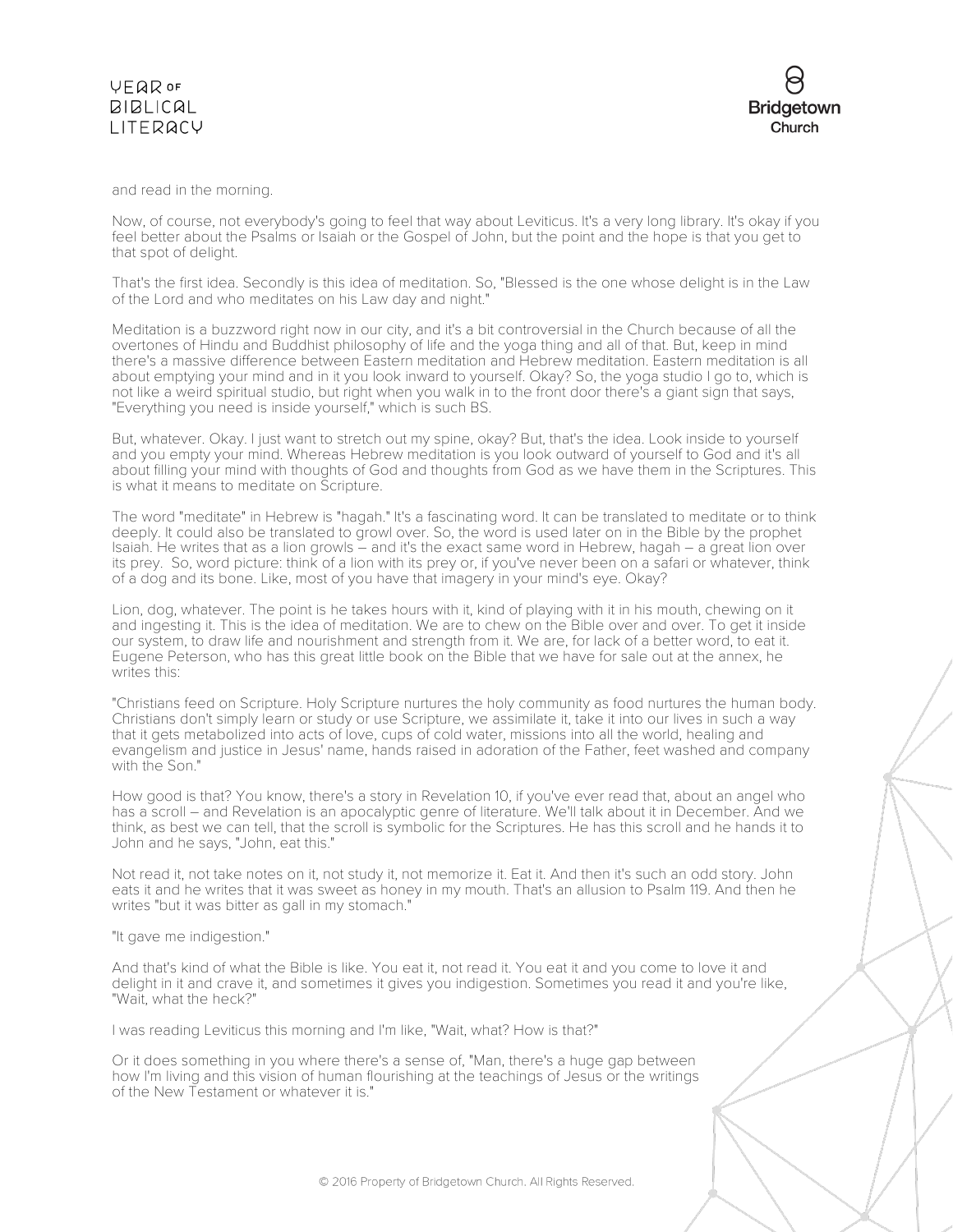# VEQROF **BIBLICAL** LITERACY



Eugene Peterson writes about that story and writes that we should always read the Bible with Pepto Bismol close by. But the point is that we are to put away our notepad and our pen and pick up our knife and our fork. We are to eat this. To take it into the depth of our body and our soul day and night, we read in Psalm 1, 24/7, all the time.

So a delight, then meditation and the last idea is obedience. Think of that language if your Bible is still open to Joshua 1. "Be careful to obey all the Torah my servant Moses gave you; do not turn from it to the right or to the left. Keep this Book of the Law always on your lips; meditate on it day and night," – there's that language again – "so that you may be careful to do everything written in it."

That's English translation of the exact same Hebrew word. It's translate "obey" in verse 7 and "do" in verse 8. We are to obey, we are to do, meaning we are to live out the teachings of the Bible. And of course, you know, you have to nuance that out and we're in the middle of that all year long. Which part of the Bible? Right now we're reading Leviticus. I'm not expecting you to go like obey that tomorrow morning. So, that's a whole other thing.

My point is that it's not enough to read the Bible, study the Bible, know the Bible and believe the Bible. At some point, you have to actually live the Bible. In fact, that's the best way to learn it. The rabbis used to say that you learn the Torah with your feet more than with your ears. Meaning you learn by doing. I love this quote from Psalm 119, which is the longest poem/chapter in the Bible and it's all about the commands of God that are found in the Torah. King David writes this:

### "I have more insight than all my teachers, for I meditate on your statutes. I have more understanding than the elders, for I obey your precepts."

That's a little bit cocky, don't you think? I mean, in today's language, "I know more than all of my professors at University of Portland, because I actually do this stuff."

That's the idea. But, he's on to something. That's intense, but the Bible comes alive when you live it out. In the West we have this bizarre ability to separate belief from practice. It's totally normal in our culture to believe something but not practice it.

I believe in global warming. I don't own a car. I ride my bike to work and all over town. We have a family car, and it's an SUV. They get 16 miles to the gallon.

Exactly. I believe you should eat a plant-based diet, I believe in the ethical treatment of animals, whatever that means, I don't eat chicken except when I go to Pok Pok and they have wings. Have you had the wings at Pok Pok? I am not a vegan at Pok Pok ever. Like, in that moment, I always order wings. And I'm totally okay with that. I believe one thing, I practice – I'm a flexitarian, not a vegetarian. You know? I believe one thing and I practice another, and that's totally normal in our culture.

In Bible college in seminary, I had a number of classes on hermeneutics – and this is not a slam on my professors at all, who were amazing – but, as I recall, I don't remember one time a conversation about obedience. It was all technique and context and text. Great stuff, but I don't remember one conversation about obedience. That's not a slam on my professors, it's just saying I think in our culture we're missing something here.

#### Once again, Eugene Peterson writes this:

"Obedience is the thing living in active response to the living God. The most important question we ask of this text is not, 'What does this mean,' but 'What can I obey?' A simple act of obedience will open up our lives to this text far more quickly than any number of Bible studies and dictionaries and concordances."

I think that is so good and I love his definition of obedience. Living in active response to the living God. Do you get that? We're not teaching legalism here or guilt or obligation. No. It's living in active response to the living God. So, you come to a passage, whether it's Leviticus or the Gospel of John or Psalm 39 or whatever you read tomorrow morning. You come and you're always thinking, "Okay, what does God want me to think? What does He want me to feel? What does He want me to believe? What does He want me to do or not do? To start or stop? To repent of? To live out? To celebrate? To worship? To praise? To thank God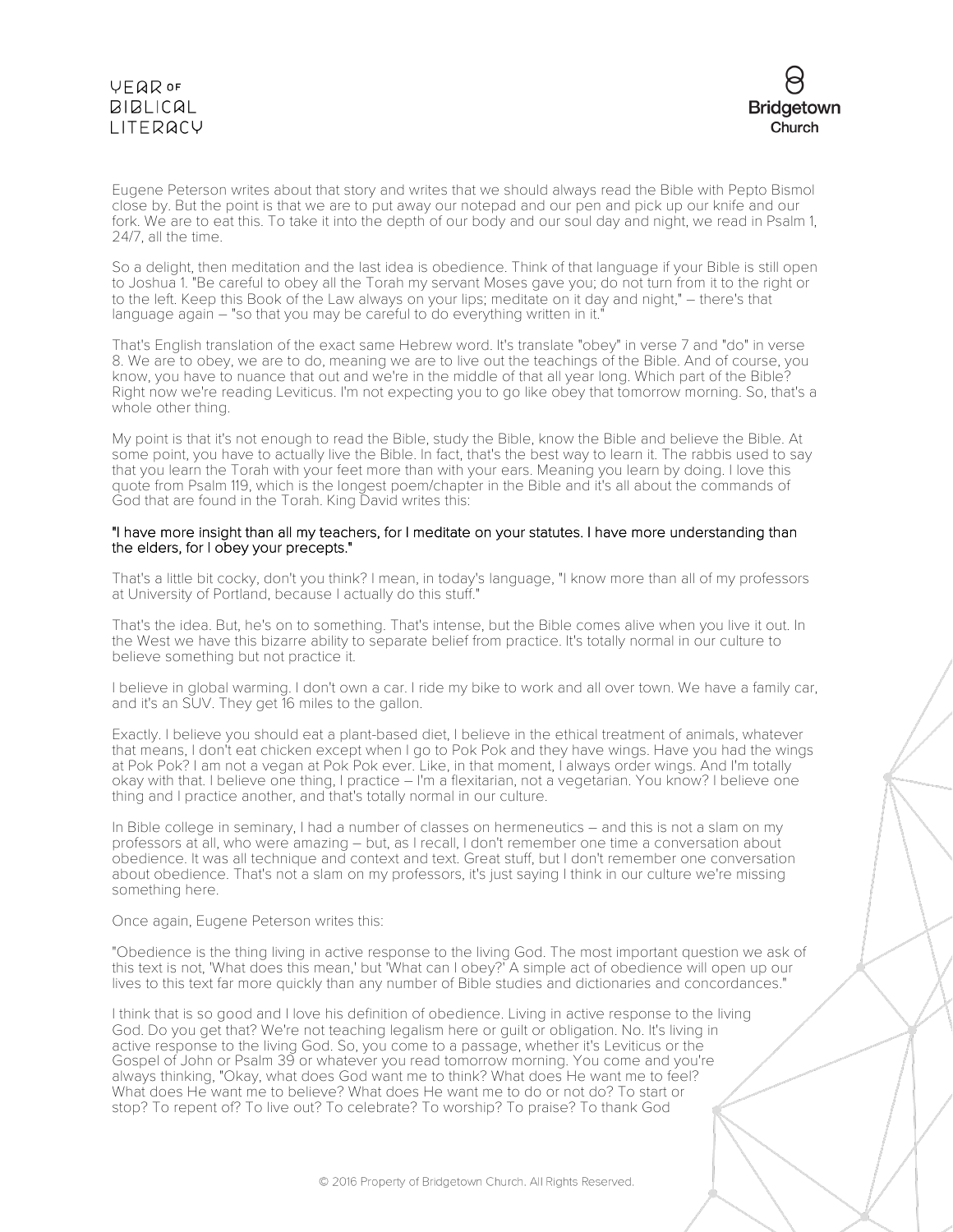### **VFQR OF**  $BIBLICAL$ LITERACY



for? To lament? To mourn? How does He want me to put flesh and blood on this?"

That's the idea of obedience. So, delight is the first one, then meditation, then obedience. Now, some of you are thinking, "Man, why put in all that effort? That sounds like a whole lot of work to read the Bible that way. This thing is ancient, it's archaic at times, we don't live under all of its authority, just kind of the New Testament. Why put in all of that work?"

Well, there are all sorts of reasons but for times sake, let's just look at the one right in front of you if you have your Bible still open to Joshua 1 or Psalm 1.

### Joshua 1:8, "Then you will be prosperous and successful."

Sweet.

### Psalm 1:3, "That person is like [will be like] a tree planted by rivers of water, which yields its fruit in season and whose leaf does not wither–whatever they do..." – what? – "...prospers."

That sounds good. So, the byproduct of this way of reading the Bible with delight, meditation and obedience is success and prosperity. Now, I'm really scared to go down this road because, if you've been around for any length of time, you know that I am so turned off by the prosperity gospel, which is alive and well in America and young and cool and hip and sexy and all of that stuff. I mean, it is just like everything that's wrong with American culture, but now it's wrecked the Gospel of all things. My goodness.

But, here's the thing that I have to admit: this idea that God, as you read the Scriptures, in particular the Tanakh, God does want success and prosperity for His people. Now, you have to radically redefine success and prosperity around a crucified Messiah in the economy of the Kingdom of God. So, when you read "success," don't imagine a house in the West Hills with a new Range Rover every six months and your spouse is literally a model and you have hundreds of thousands of followers on Twitter and you have a second house in Maui and you never have anything bad happen to you ever and you're always healthy.

That does sound pretty awesome, though. That's pretty much my life. But, don't picture that. Picture Jesus. A life well lived right in the middle of the pain and suffering of this side of resurrection. Life for all of your relationships with God, with other people, with the earth itself are marked by shalom where you thrive and you flourish as a human being under God's rule. That's success. That's prosperity.

Now, here's the thing: this word "success" is a fascinating Hebrew word. It can also be translated "wisdom." Success. Wisdom. In the Hebrew Bible, exact same thing. You notice, if you've ever read the Old Testament, that a theme runs all the way through the Old Testament, in particular right around the middle with Psalms and Proverbs, and the basic idea is that wisdom leads to success.

So, if you've ever read the book of Proverbs, here's the entire book in one summary: the basic idea is that, as a general rule, wise people do well in life and foolish or stupid people kind of crash and burn. As a general rule, that's true. There are exceptions all over the place, and that's the book of Ecclesiastes, but that's a whole other teaching.

But, as a general rule, wise people do well, foolish people crash and burn. But, here's the thing: we think about that a lot in our culture. We have an obsession in America with success and with prosperity. But, the general line of thinking in America is that success and prosperity come from talent. Somebody who's just so good at sports is a great example. Or from intellect. IQ. So and so is a genius. Or from work ethic. I mean that dude just works his or she works her tail off all the time.

Or maybe from blind luck. Like you were just there at the right time and right place. Whatever. Or some combination of the above. And there's truth in all of that, I'm sure. But, in the Hebrew Bible, the idea is that success comes from wisdom. Knowing how to live well. Skill and acumen for human life. And wisdom comes from where? It comes from God, but comes through the Scriptures. The Law, the Prophets, the Writings. And now, for you and me as well, the New Testament.

So, the basic idea is this: if there is a formula – and there's not, but if there was – the basic idea is if you want to do well in life, delight in the Bible, meditate on the Scriptures and actually live it out. Put flesh and blood on it.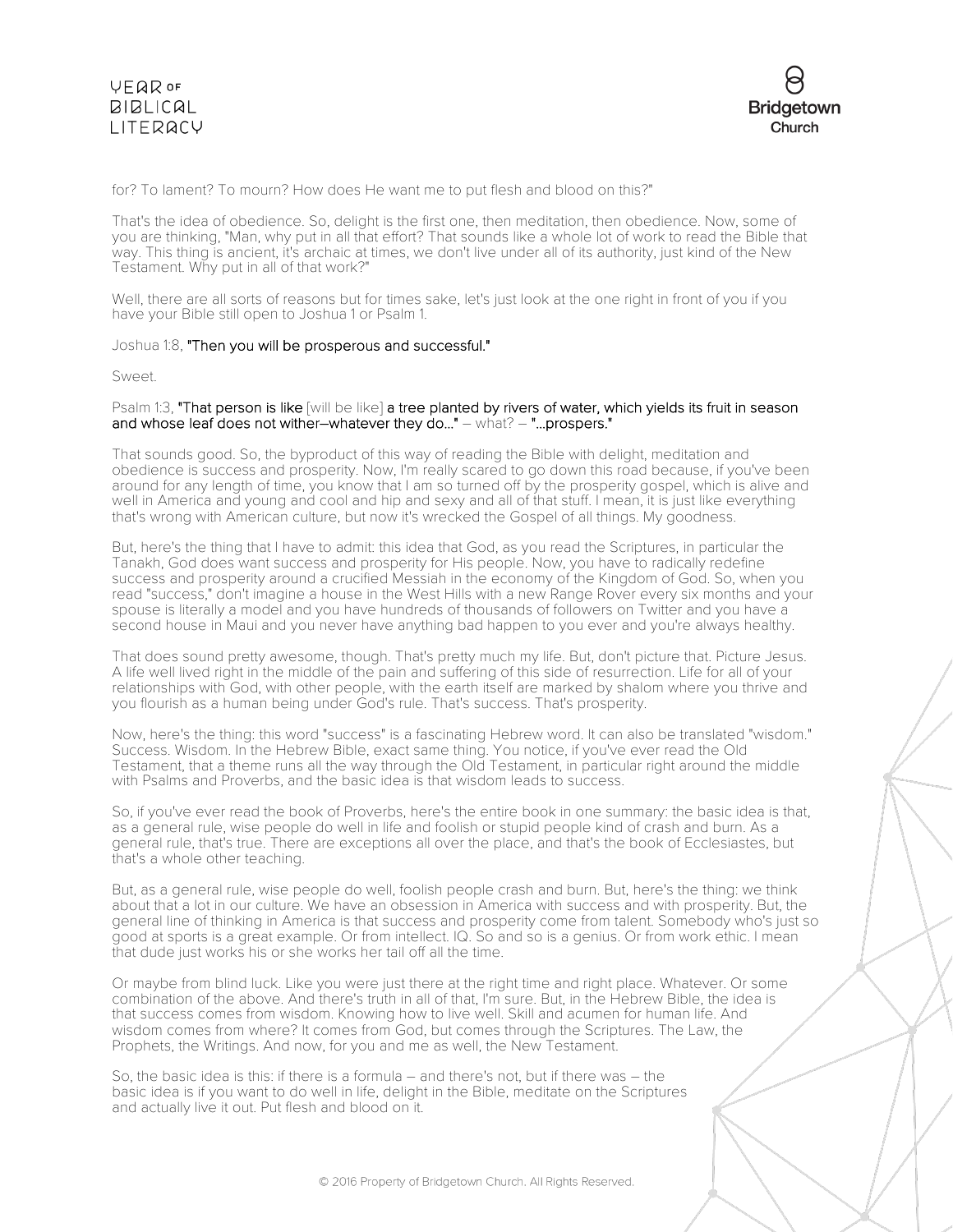## **VEQR OF BIBLICAL** LITERACY



Now, are you with me? Are you still alive? Okay. Stay with me. To read the Bible this way means reading slowly, which we're not used to. Beware of hurry in Bible reading. Just beware of hurry in general. As a general rule, it's just not a good thing. Dallas Willard called hurry "the great enemy of spiritual life."

When we come to the Bible, we need to slow down. And that is very hard to do. One because, if you're reading through the Bible with our community, it's four chapters a day. That's a lot. Most of you don't have two hours every morning. And two, because we live in the modern age. Even in Portland, which is laid back, the pace of life is still 90 miles per hour and we live in this non-stop barrage of digital stimuli, email and text message and alerts on your phone and all of this stuff.

And most of us, because we live in the age of digital distraction, are addicted to distraction literally. You know this. I assume you've read whatever study. Every time you refresh the page on your internet browser or you get an email or you get a text message in your pocket, it literally releases dopamine in your brain. Okay? So, your iPhone is far more addictive than heroin. True story. I have no doubt that 10 years from now we'll have AA groups for alcoholics, we'll have NA groups for drug addicts and we'll have, I don't know what they're called, DA groups or whatever for like, "It's been 13 weeks since I've opened my Instagram account," or whatever.

And we laugh, but we kind of know it's true, huh? Like, digital addiction is a thing. Now, the point here is not to slam the digital age. My point here is that the digital age, for better or for worse, has fundamentally changed the way that we read. So, US internet users spend an average of 13 hours online each week browsing 99 domains and 3,123 pages. But, listen to this: time spent on each website is just 56 seconds. As a general rule, 56 seconds.

Most people don't read at all anymore. As I said a few weeks ago, 78% of Americans never read a book all the way to the end after completing their last year of education. In short, our reading experience is a mile wide and an inch deep, and this is how most of us, because of how we are enculturated, come at the Scriptures. Not as a meal that we feast on, but more like a quick snack as we run out the door.

Just a really fast Psalm in the morning before I jump in the shower or that email from so and so or whatever that has a devotional kind of Scripture at the top or that Instagram post with the picture of a train track or something that has absolutely nothing to do with Timothy 3 and then a nice little quote. Or I just listen on my commute really fast in my headphones to whatever. And that's not bad. Like, oh my gosh, better than nothing for sure. Well done. But, I think we need – and hopefully you agree – to relearn how to read at a whole other pace.

Recently there was an article, I don't know if you saw it, on Medium by Hugh McGuire who is a book guy who runs a non-profit that deals with books. And this article was kind of a confessional that last year, and his job is books, he only read four books. Okay? Some of you are thinking, "Well, I only read..."

Yeah, but his job is books. Okay? And his article was about how hard it is to read books in particular in an age of digital distraction. And you all know this. Like, you sit down to read a novel before you go to bed at night or whatever and your phone is there and, if you don't turn it off, this is what happens. You read a sentence and then you get a text message and you respond. Oh, yeah. Five minutes later and then you come back. Second sentence and then you get an alert from social media. "Oh, Joe, that hot guy, liked my photo. That's awesome. He's following me."

And you kind of look at him and you look at his picture again and you're like, "Wow. That's great." And then you put it down and then you read sentence number three and then you have an email pop up and you're like, "Oh, quick!"

And you open it and dopamine goes, "Ahhh," like the happy dopamine feeling. And you read the email really fast and then you respond and then you follow this really weird link and 10 minutes later you're reading a Star Wars plot theory for episode eight and you're like, "Wow, that's fascinating. Could so and so and Boba Fett's going to be in this one? Oh my gosh."

Whatever. And then you come back and it's like 20 minutes later and you're on sentence four. That's why a lot of people don't read books anymore. It takes a very long time to read a book at that pace. And the basic gist of his article was just what we all know.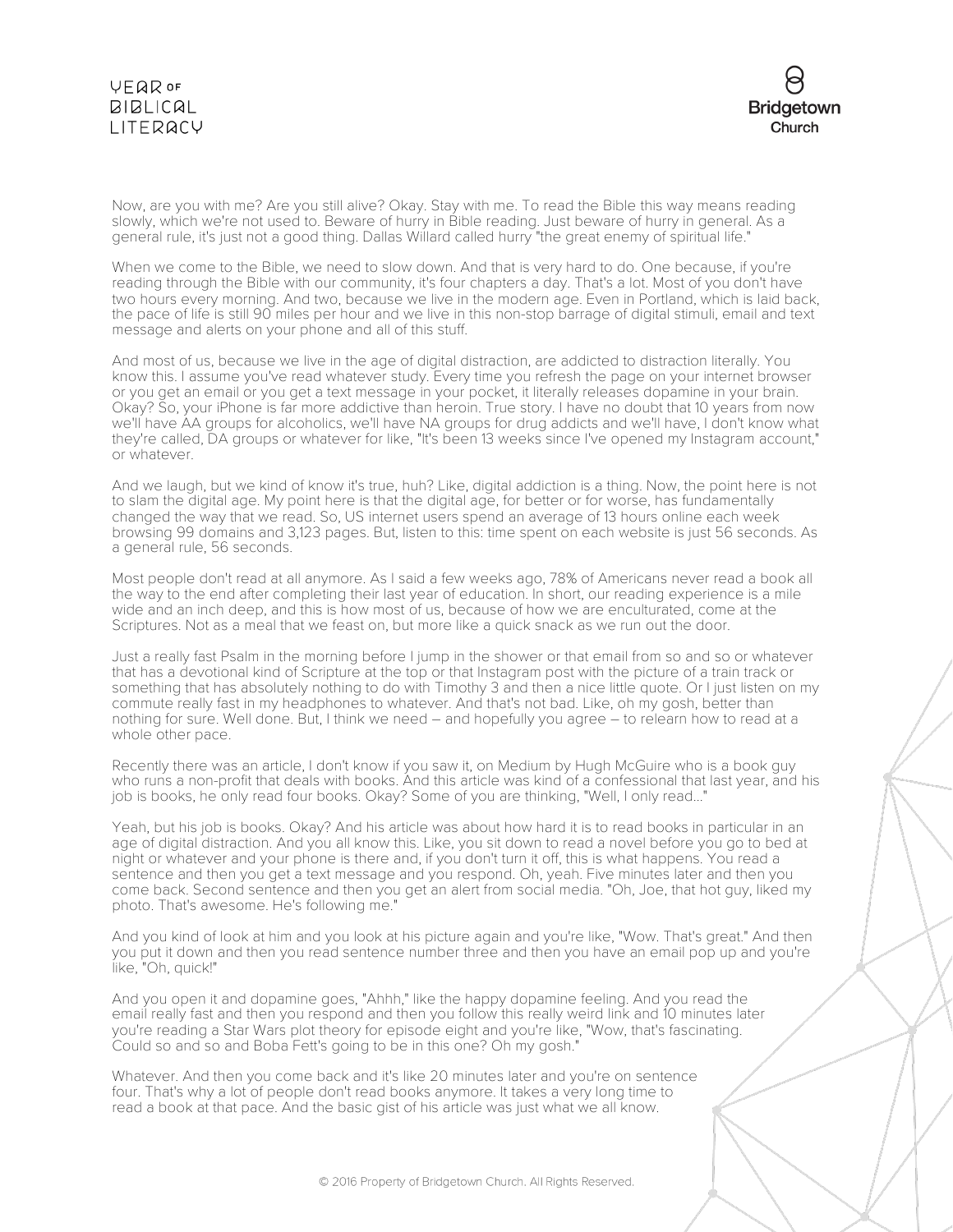# **VFQR OF**  $BIBLICAL$ LITERACY



Digital addiction is a thing and we need to read more books and we need to put away our phone and close our laptop and just read.

All that was for this. I love this quote from the end of his article. He writes this:

"Books," – and think about the Bible – "in ways that are different than visual art, music, the radio or even love, force us to walk through another's thoughts, one word at a time over hours and days. We share our minds for that time with the writers. There is a slowness, a forced reflection required by the medium that is unique. Books recreate someone else's thoughts in our own minds. And maybe it is this one-to-one mapping of someone else's words, on their own, without external stimuli, that give books their power. Books force us to let someone else's thoughts inhabit our minds completely."

This is what happens when we come and read the library that is Scripture. God's thoughts inhabit our minds completely. God's thoughts get in our head and our heart and our life. This is why we have to read the Bible and, I would argue, slowly.

So, before we wrap up, really fast, I just want to walk you through. This is the nuts and bolts part for tomorrow morning when you wake up. I want to walk you through an ancient practice. It goes back millennia. It's called "Lectio Divina." Does that language sound familiar to you? It's okay if it doesn't. It's a Latin phrase, "Lectio Divina." Essentially, it's translated as "Spiritual Reading." This is a way that followers of Jesus have been reading this sacred text that we call Scripture for millennia now.

Now, there are five movements to Lectio Divina, based off five Latin words. Silencio, lectio, meditatio, oratio and contemplatio. Alright. You're learning Latin tonight and about canonical seams and redaction. This is fantastic. You could be at the Super Bowl right now but no, you're here. Let's take them one at a time. And really, it's not complex or hard to understand.

"Silencio." The basic idea here is that you shut up. You quiet your mind and your body. You turn off your phone or at least put it in airplane mode. You go somewhere private, not to a coffee shop or a living room with the TV on or the music playing. You clear your heart and mind of distractions. Take a little while to just breathe in and out. You open yourself up to God in prayer and you ask God to come and speak to you as you start to read.

Then "lectio." That word means "read." You read, and you read slowly. A lot of people suggest out loud or at a whisper if that works for you. And as you read through the passage slowly, you look for – I don't know if this language is helpful – what shimmers. So, you read through and you're just looking. Is there something that kind of jumps off the page that just kind of lights up to you? A word, a phrase, a character, a plot line, an idea? Something where there's just a deep, kind of instant resonance? And as you read through, you just wait for something to connect with you and, when it does, you stop. You don't keep reading. You stop and you read it again. Maybe you read it again. Maybe you read it again. You start to play with it in your mind.

Third is meditatio. You meditate on it or you think deeply about it. You think about, "Man, what does this mean?" And then you think about, "What does this mean for me, a millennia later, my life, here?"

Not even for Bridgetown or Portland. What does this mean for me? This isn't Bible study time. You don't have to parse the Greek or the Hebrew or pick up a commentary. This is just time for you to ask God, "Are you saying something to me here? Is there a connection or a point between me and this line or this phrase?

And you just let your mind and the Holy Spirit together make connections between what's open in front of you on the page and your life.

Then fourth, oratio. The basic idea there is you pray. As you become aware of what you sense God is saying to you, you talk to God about it. You pray it back to God. You engage with God. This is not a dry academic kind of read and study. No. You engage with God. Maybe the response is worship or praise or wonder or awe. Maybe it's gratitude. "God, thank You."

Maybe it's like you're just wrecked and so you repent. Maybe it's you pray for something. "God, I need You to lead me. I need You to guide me. I need healing for my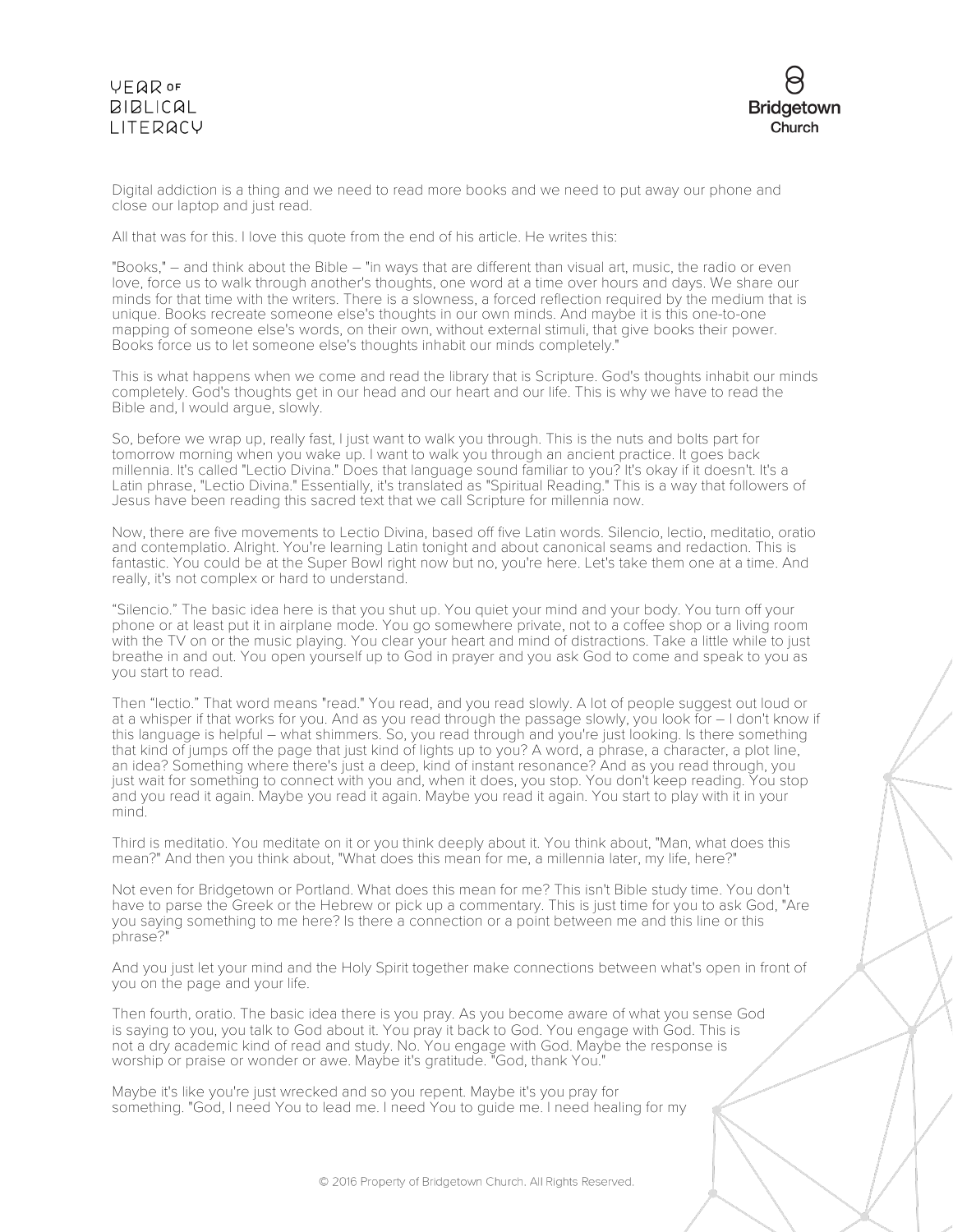



body. I need healing for my soul."

Maybe you vent. It's just doubt, anger, rage, confusion. But, you engage with God in that moment. You don't just read the Bible and then take out your earphones and go into work. You engage with God, you pray back to God.

And then, finally, is contemplatio. It's where we get the word "contemplation," but that's not exactly right in English. The idea here is that you sit in it. You sit in it. As you read the Bible, you let it read you. It's a great time for listening prayer. "God, is there anything else You want to say? Man, I was really moved by that line or that Scripture. God, is there anything else? Is there a word, is there a picture, is there an image? Is there something that You have to say to me?

Sometimes you just sit there and be with Jesus and just enjoy Him. He is just so fantastic. You go to what Jesus called "the secret place." That place, not to get all hyper-individualistic on you, but where it's just you and God. Holy Spirit, You are just in. Maybe your Bible's open, maybe you're on your knees, maybe you're on a walk. But, it's just you and God in the secret place. And you just savor that moment.

Nine times out of ten, that is the best moment of my day. So, to recap:

Silencio: shut up. Quiet your mind and your body.

Lectio: you read it. You read it slowly. You look for what shimmers.

Meditatio: you think about it.

Oratio: you pray it back to God.

Contemplatio: you sit in it, listen to God and enjoy God's presence.

Now, please understand that this is not a step by step process. This is not linear. This is more like a rhythm that you tap into and it loops back on itself. And after you do this for a while, it all becomes intuitive. Some of you have never read that phrase "Lectio Divina" ever, but you've been reading the Bible for years. You're like, "Yeah, this is exactly kind of how I read the Bible."

You might, if you're new to reading the Bible, you might want to start with the cheat sheet in front of you. And if Latin is not your thing, just paraphrase it. Shut up, read slowly, think about it, pray it back to God, sit in it for a minute. Okay? Have that cheat sheet in front of you. Within, honestly, two weeks easy, it will all become as easy as breathing.

Now, on a practical level – I know some of you are freaking out right now. You're thinking, "Four chapters a day? There goes five hours."

I would argue, when you read as much as we're reading right now, just pick one chapter or one passage or something. So, for me, I set aside an hour every morning. And some of you don't have that much time. That's fine. I do. I set aside an hour every morning. And, out of that hour, I do about 15 or 20 minutes of listening prayer to start. Just Jesus, the secret place, all of that. Then I do 15 or 20 minutes in one Psalm. And then in 15 or 20 minutes, I read all three chapters in the Old Testament and do my Scripture memory. So, you notice, I go really slow and then I pick the pace way up.

So, that's what works for me. You figure out what works for you. What I want you to notice, before we move on, is how conversational this is. You get that? You're there, you're quiet, you open your Bible, you read, you read slowly, you think, you pray it back to God, you circle back around. You're looping it. This is what we're after. For you to develop a conversational relationship with your Father and the Scriptures and your relationship to the Holy Spirit and what God has said in the Bible and what God is saying in the Holy Spirit. What you're after is a conversational relationship with God.

Now, before we end, I just have one last thing I want to clarify. This entire teaching has been about how to read the Bible, not about how to study the Bible. I want to draw a clear line of distinction between the two. Between how you read the Bible and how you study it, or what we call Bible study. Bible study is a whole other conversation. You have to get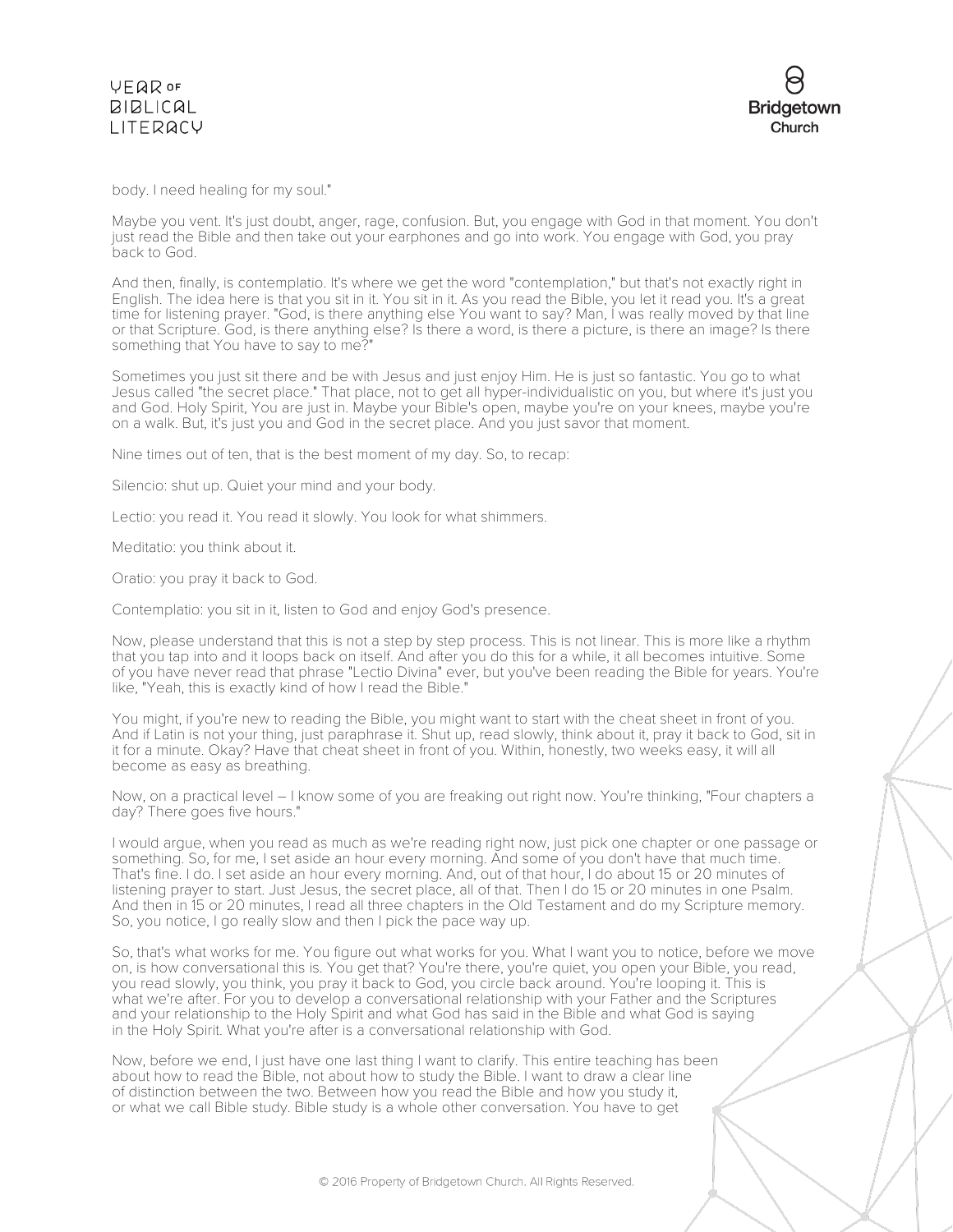# **VEQR OF BIBLICAL** LITERACY



into Greek and Hebrew and hermeneutics and the art and science and the technique and context and background and the Roman empire and ancient Sumerian archaeology. And you open up a commentary, you listen to a podcast. It's all great stuff. I absolutely love it. That's a whole other teaching for a whole other time. Frankly, I do most of that for you at the church or whoever is up here teaching.

What I want to do tonight is separate the two out. Because, what happens a lot, in particular in a church like Bridgetown where there's a high value for teaching, for the Bible study, where there is somebody like me who actually gets paid and a huge part of my job is to study the Bible. I mean, I spend, when we're teaching through a book of the Bible, I spend about two days working on each teaching and I spend one of those two days, an entire day, all I do is study that text, which is usually about one paragraph. So, I spend eight hours. It's just Greek or Hebrew or this and I read hundreds – most of you don't have eight hours to study every single paragraph in the Bible as you're reading four chapters a day. Okay? Do the math. You don't have that. That's totally fine.

But, what happens is – and I think a church with a high value for teaching, especially in a church like Bridgetown where we really believe that the Bible is this beautiful, ancient library that we have to read in context, we spend a lot of time on background and history and all this stuff – people come and we hear a teaching on whatever and it's like, "Wow. This Greek word and it's translated this way in your Bible. But, actually, that's not really very good and there's a better translation and blah blah blah and there's this whole Roman Empire background. It's like this implicit critique of Caesar as lord and actually Jesus is really..."

And you're like, "I would never get that from reading Mark 1 with a cup of coffee in the morning. I would just never get that."

So what happens is it backfires and a lot of people just stop reading the Bible. "Well, I'll just come to church. I'll just listen to a podcast. I'll just read a book of somebody else's thoughts on the Bible."

I want to clearly say that you do not need to know Greek or Hebrew, you do not have to go to seminary, you do not have to own a single commentary in order to read the Bible and read it well. Anybody can do that. Whether you have been following Jesus for 50 years or 5 minutes, whether you have a PhD in Bible theology or you're a high school dropout, anybody can read the Bible and read it well. Because the Bible is a place and a time where, as we come to it, we come to meet with God. It is a portal into a whole other world. The Bible, as you open it up, is this overlap of heaven and earth and, as we open it up morning by morning, tomorrow morning, you get up, you make your coffee, you take a sit and you open to Leviticus 24, you step into a whole other reality. And God is there with you in that moment.

And as you read and as you meet with God and as you engage, not only your mind – and we're huge fans of that – but you also engage your soul and even your body. In that moment you are shaped by God Himself.

So, in closing, I just want to remind you of that line we read earlier in Psalm 1 about how the person who's marked by the delight and meditation on and obedience of the Scriptures is like a tree planted by streams of water. Now, that metaphor is lost on us because we live in the Pacific Northwest. So, we have plenty of trees. I went on a run in Forest Park this morning. There were tens of thousands of them. Water, thanks to el-freaky-Nino, we have more than enough water.

Remember: Psalm 1 was written by a poet in the Middle East, in the desert. I've been there. Trees are a rare find. You read about the Cedars of Lebanon all through the Old Testament? Yeah, they're like six feet tall. They're more like what, here in the Northwest, we call a shrub. You know? The Cedars of Lebanon. I was like, "Really, you are a letdown."

But, trees were a rare find. Water was a precious commodity. Half the wars in the Old Testament are over water rights for the most part. So, that just makes the metaphor all the more striking. If you delight in this, if you meditate in this, if you live it out, man, you will be like a tree planet by streams of water. I don't know what that means in Portland. Like sunshine in January, or something. You will stick out like a sore thumb in the best sense of the word.

And the reality is we need more trees in our community. I mean that as in metaphor, not in a literal way. We need more trees. We have plenty of grass, plenty of men and women who come and go, who are up, who are down, who are here and then who are